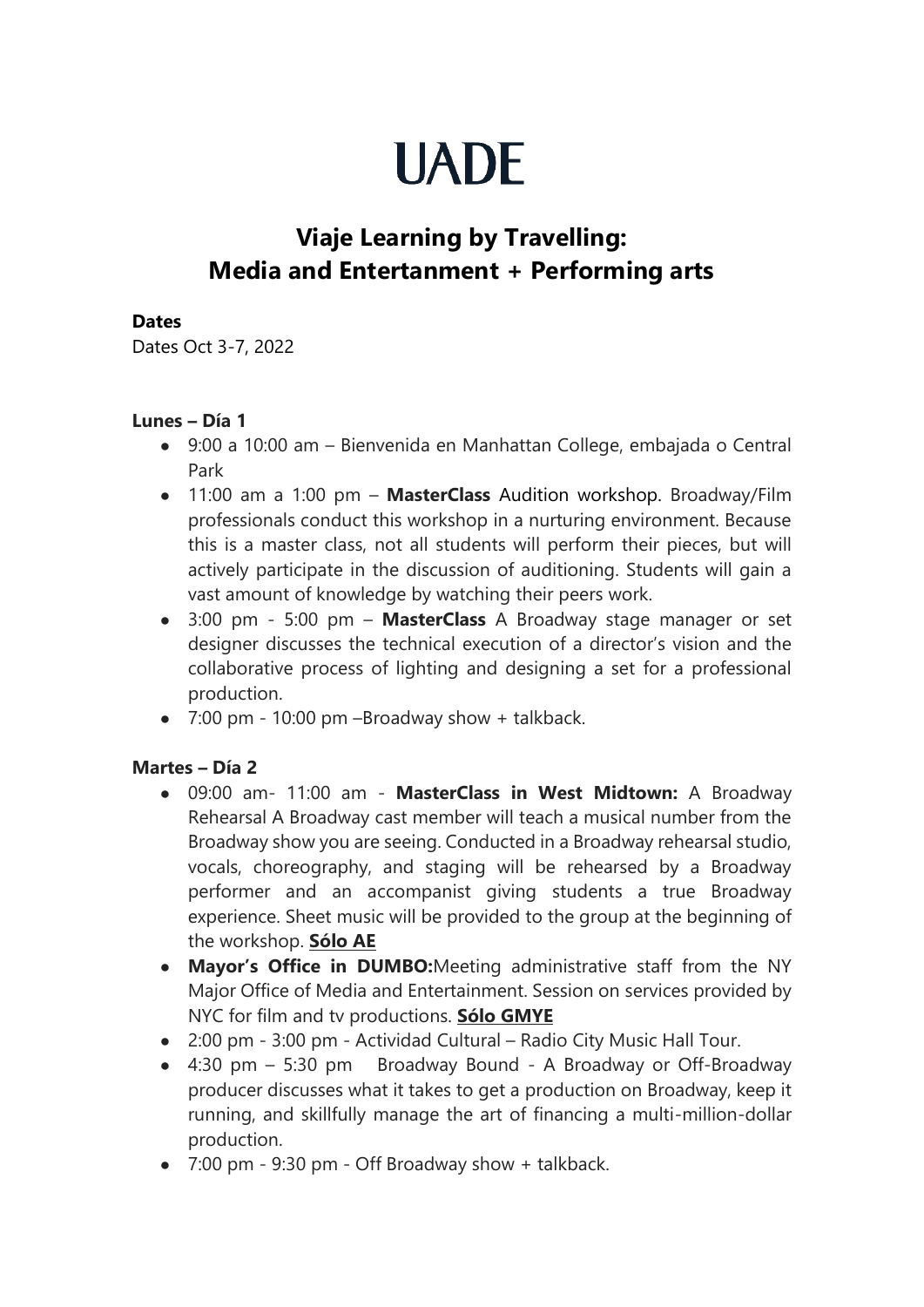# **Miércoles – Día 3**

- 10:00 am- 12:00 pm Actividad Educativa Q&A Con Actores, Directores o Productores de obras de Broadway.
- $\bullet$  1:00 pm 2:00 pm NBC Tour + TV Show audience
- $\bullet$  7:00 pm 10:00 pm -Broadway show + talkback

### **Jueves – Día 4**

- 10:00 am- 12:00 pm **Masterclass** Contemporary Dance Workshop Inbound. A style of dance that incorporates modern and ballet techniques while often adding elements of African techniques. Explores abstract movement that does not necessarily tell a story. Our instructors are vibrant in the Broadway community and have performed or taught at Paul Taylor, Martha Graham, Merce Cunningham, Alvin Ailey, and other professional dance companies. **Sólo para AE**
- Moving image tour: Explore highlights of the Museum's core exhibition on a guided tour with a Museum Educator. The tour is a one-of-a-kind experience that immerses visitors in the creative and technical process of making, promoting, and presenting films, televisions, and other forms of digital entertainment. **Sólo para GMYE**
- 2:00 pm 4:00 pm Actividad Cultural Madison Square Garden tour + talkback
- $\bullet$  7:00 pm 9:00 pm Sleep No More + talkback

#### **Viernes – Día 5**

- 10:00 am- 12:00 pm Actividad Educativa Q&A Con Actores, Directores o Productores de obras de Broadway.
- 12:00 01:00 PM Graduación + Tour por Campus Manhattan College
- 4:00 PM 5:30 PM **Masterclass** [The Business of Show Business Workshop.](https://www.broadwayinbound.com/workshops) Learning tools of the trade in the entertainment field and nurturing a career in theatre, film and television. **Sólo GMyE**
- 4:00 PM 5:30 PM **Masterclass** [Tools of action -](https://www.broadwayinbound.com/workshops) Acting Workshop Script analysis brings text to life in a productive way, using beats and breaking down a scene. This valuable workshop explores the detail involved in intelligent character development and combines the organic process with a sense of craft and skill. Our instructor will provide a scene for deconstruction.
- $\bullet$  7:00 pm 9:00 pm Broadway show
- 10 pm Stardust bar + cena experience opcional (costo adicional individual)

Hand-on Classes such as acting, dancing, preparing a CV, audition workshop, makeup, others